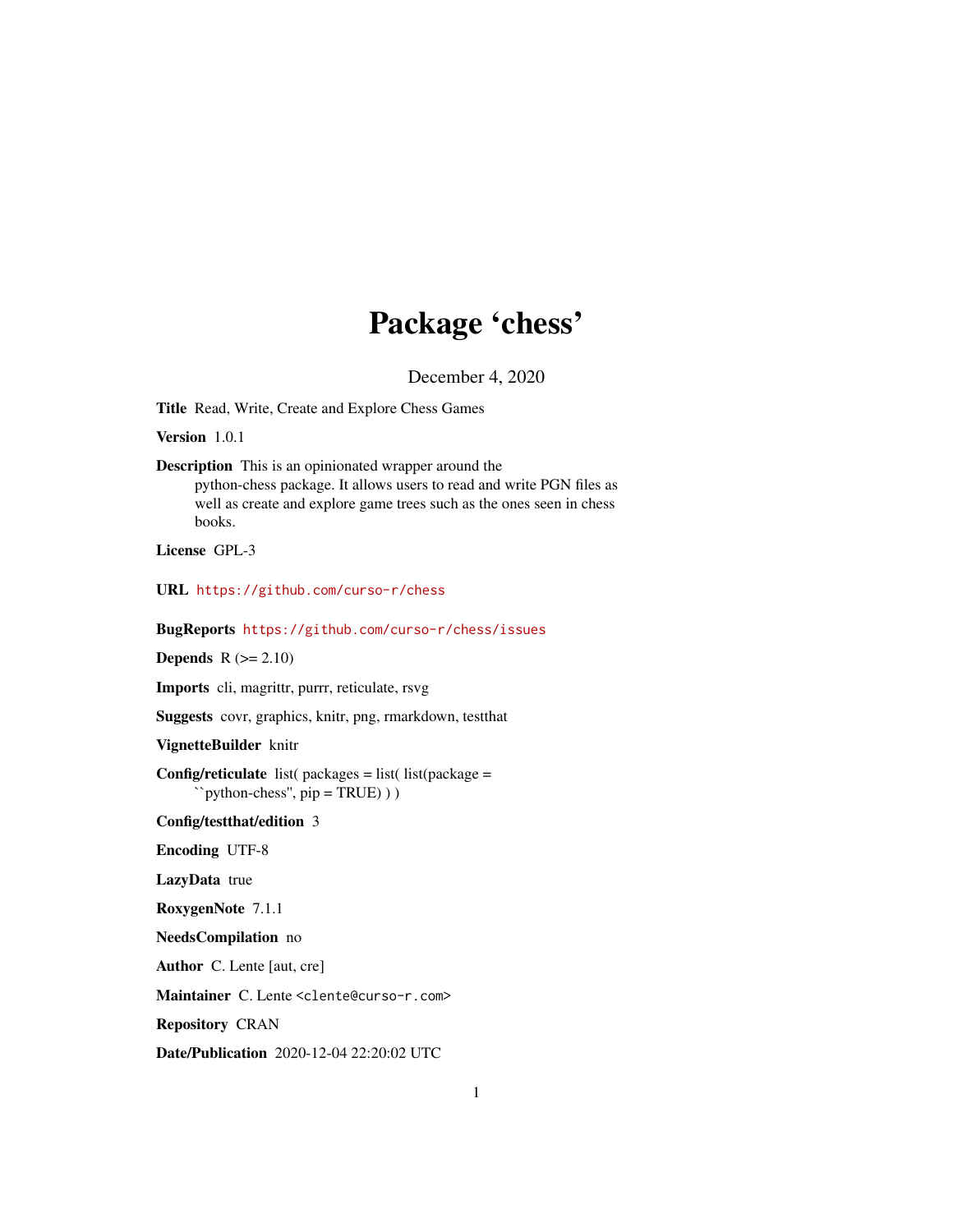# <span id="page-1-0"></span>R topics documented:

|                                                                                                                             | $\overline{2}$ |
|-----------------------------------------------------------------------------------------------------------------------------|----------------|
|                                                                                                                             | 3              |
|                                                                                                                             | $\overline{4}$ |
|                                                                                                                             | 5              |
|                                                                                                                             | 5              |
|                                                                                                                             | 6              |
|                                                                                                                             | 6              |
|                                                                                                                             | $\overline{7}$ |
|                                                                                                                             | 7              |
|                                                                                                                             | 8              |
|                                                                                                                             | 8              |
| line                                                                                                                        | 9              |
|                                                                                                                             | 9              |
|                                                                                                                             | 10             |
|                                                                                                                             | 10             |
|                                                                                                                             | 11             |
|                                                                                                                             | 11             |
|                                                                                                                             | 12             |
|                                                                                                                             | 12             |
| pgn                                                                                                                         | 13             |
|                                                                                                                             | 13             |
|                                                                                                                             | 14             |
|                                                                                                                             | 14             |
|                                                                                                                             | 15             |
| $print.\n    chess.pgn.GameNode \ldots \ldots \ldots \ldots \ldots \ldots \ldots \ldots \ldots \ldots \ldots \ldots \ldots$ | 15             |
| print.chess.pgn. Variations $\ldots \ldots \ldots \ldots \ldots \ldots \ldots \ldots \ldots \ldots \ldots \ldots \ldots$    | 16             |
|                                                                                                                             | 16             |
| result                                                                                                                      | 17             |
| root                                                                                                                        | 17             |
| turn                                                                                                                        | 18             |
|                                                                                                                             | 18             |
|                                                                                                                             | 19             |
|                                                                                                                             | 19             |
| write_svg                                                                                                                   | 20             |
|                                                                                                                             | 21             |
|                                                                                                                             |                |

# **Index**

 $\ensuremath{\mathsf{back}}$ 

Go back in the game tree, reverting the last move from current branch

# Description

Go back in the game tree, reverting the last move from current branch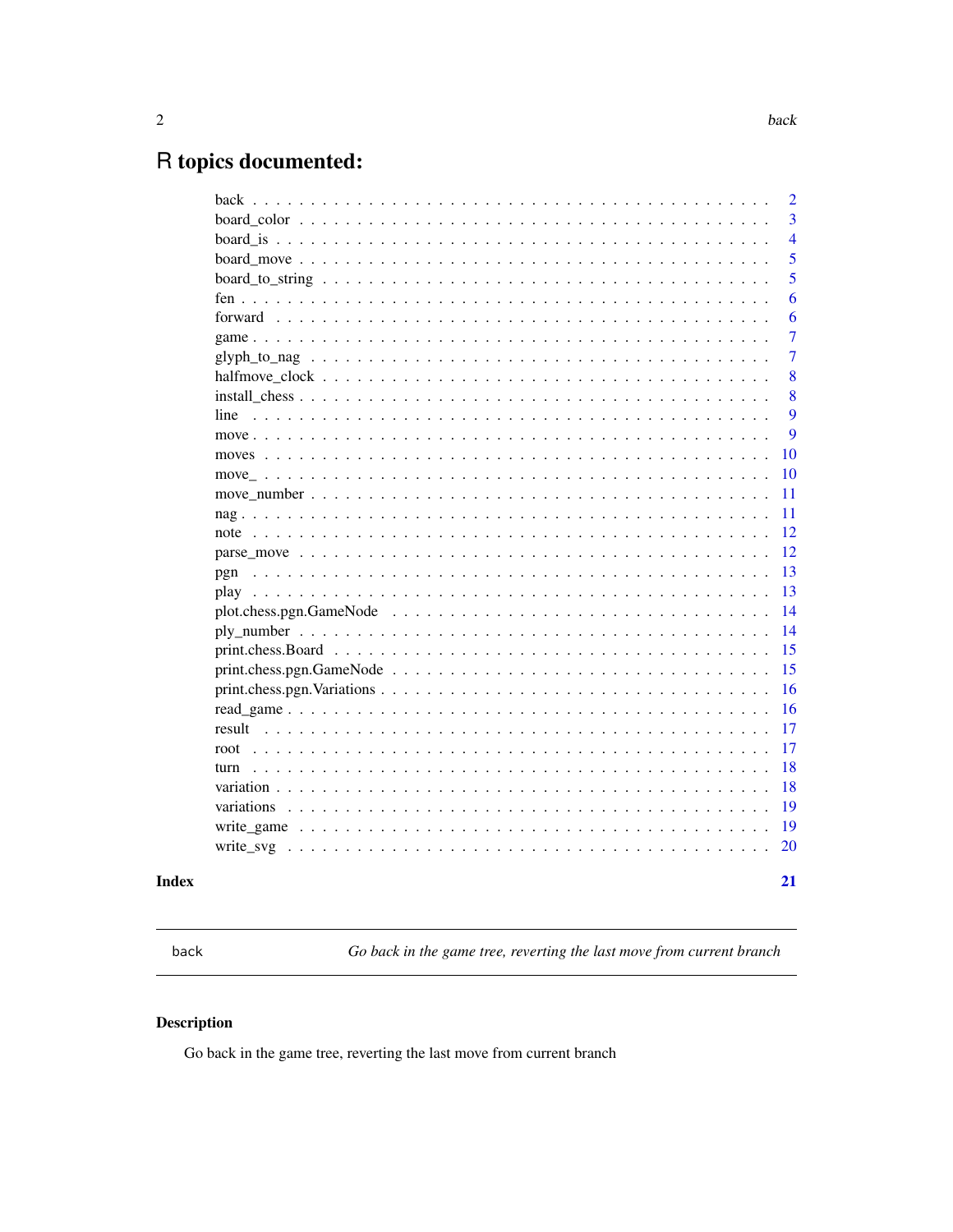# <span id="page-2-0"></span>board\_color 3

#### Usage

back(game, steps = 1)

### Arguments

| game  | A game node                            |
|-------|----------------------------------------|
| steps | How many steps (half-turns) to go back |

### Value

A game node

| board_color |  | Get information about the current board given a color |
|-------------|--|-------------------------------------------------------|
|-------------|--|-------------------------------------------------------|

#### Description

Get information about the current board given a color

#### Usage

```
has_insufficient_material(game, color)
```

```
has_castling_rights(game, color)
```

```
has_kingside_castling_rights(game, color)
```

```
has_queenside_castling_rights(game, color)
```
### Arguments

| game  | A game node                                     |
|-------|-------------------------------------------------|
| color | Color to use (TRUE is White and FALSE is Black) |

#### Value

A boolean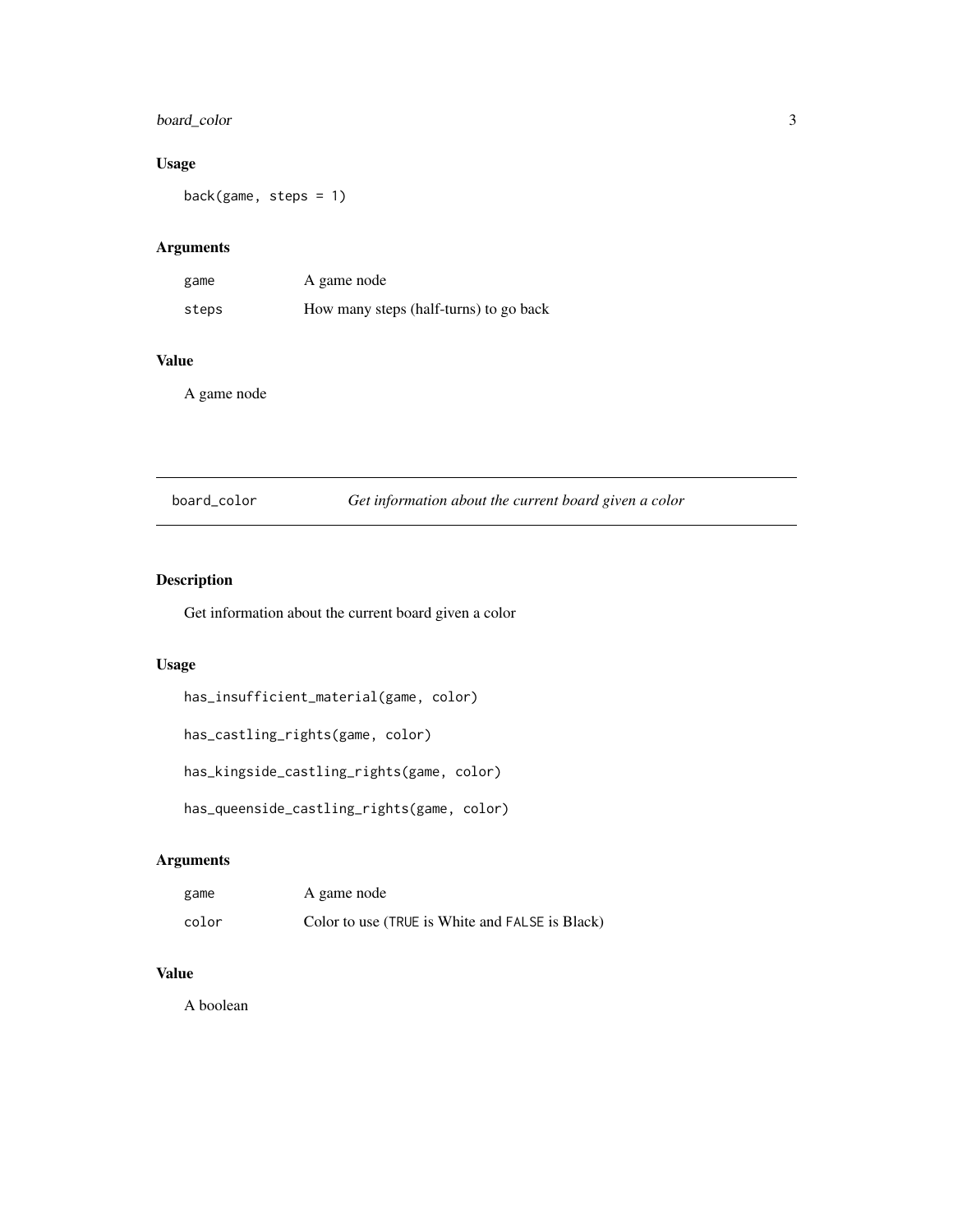<span id="page-3-0"></span>

Get information about the current board

#### Usage

is\_checkmate(game)

is\_check(game)

is\_game\_over(game)

is\_stalemate(game)

is\_insufficient\_material(game)

is\_seventyfive\_moves(game)

is\_fivefold\_repetition(game)

is\_repetition(game, count = 3)

can\_claim\_draw(game)

can\_claim\_fifty\_moves(game)

can\_claim\_threefold\_repetition(game)

has\_en\_passant(game)

# Arguments

| game  | A game node                             |
|-------|-----------------------------------------|
| count | Number of moves to count for repetition |

#### Value

A boolean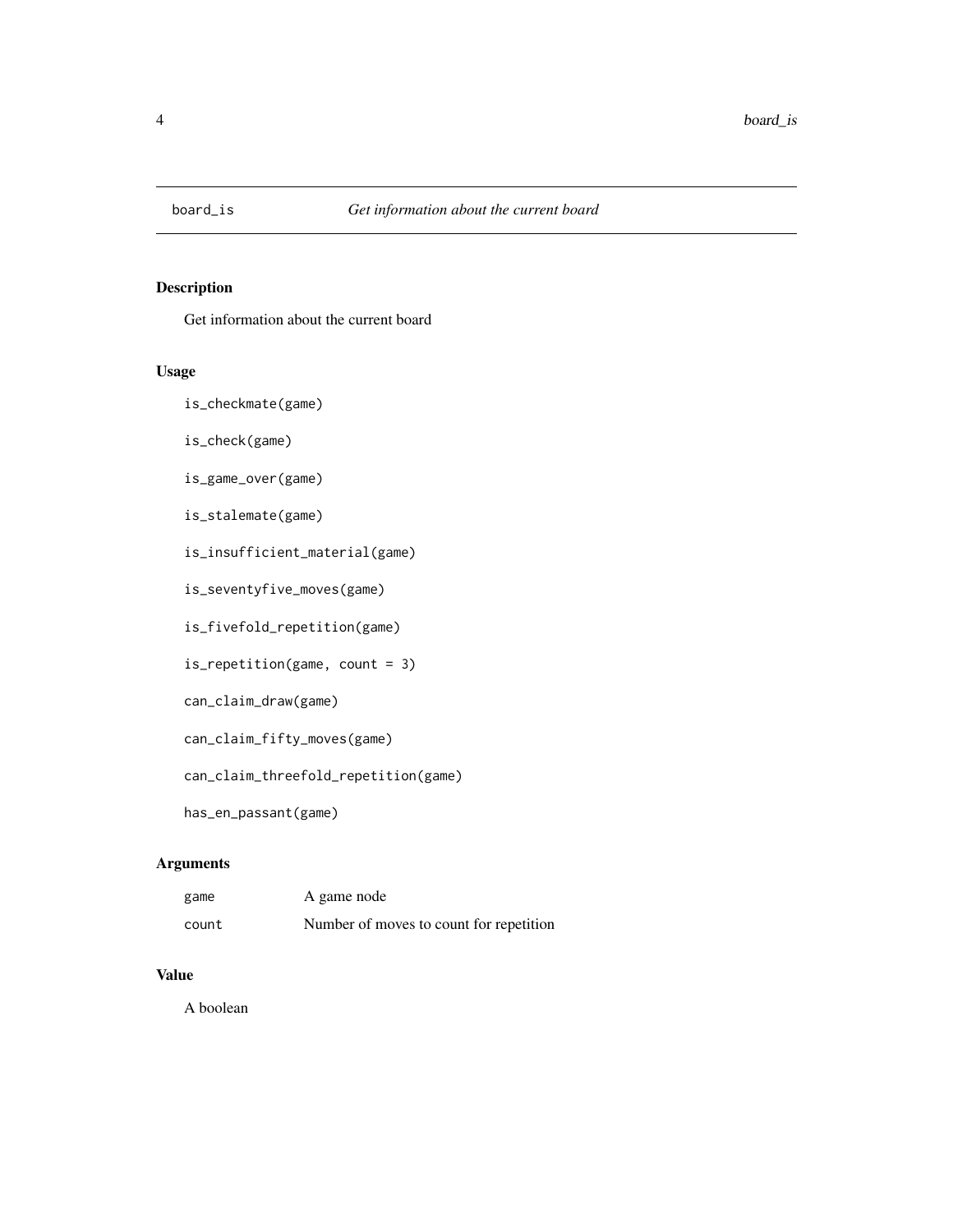<span id="page-4-0"></span>

Get information about the current board given a move

#### Usage

```
gives_check(game, move, notation = c("san", "uci", "xboard"))
is_en_passant(game, move, notation = c("san", "uci", "xboard"))is_capture(game, move, notation = c("san", "uci", "xboard"))
is_zeroing(game, move, notation = c("san", "uci", "xboard"))
is_irreversible(game, move, notation = c("san", "uci", "xboard"))
is_castling(game, move, notation = c("san", "uci", "xboard"))
is_kingside_castling(game, move, notation = c("san", "uci", "xboard"))
is_queenside_castling(game, move, notation = c("san", "uci", "xboard"))
```
#### Arguments

| game     | A game node            |
|----------|------------------------|
| move     | Move to consider       |
| notation | Notation used for move |

#### Value

A boolean

board\_to\_string *Convert a board to either unicode or ASCII string*

#### Description

Convert a board to either unicode or ASCII string

#### Usage

board\_to\_string(x, unicode = FALSE, invert\_color = FALSE, empty\_square = ".")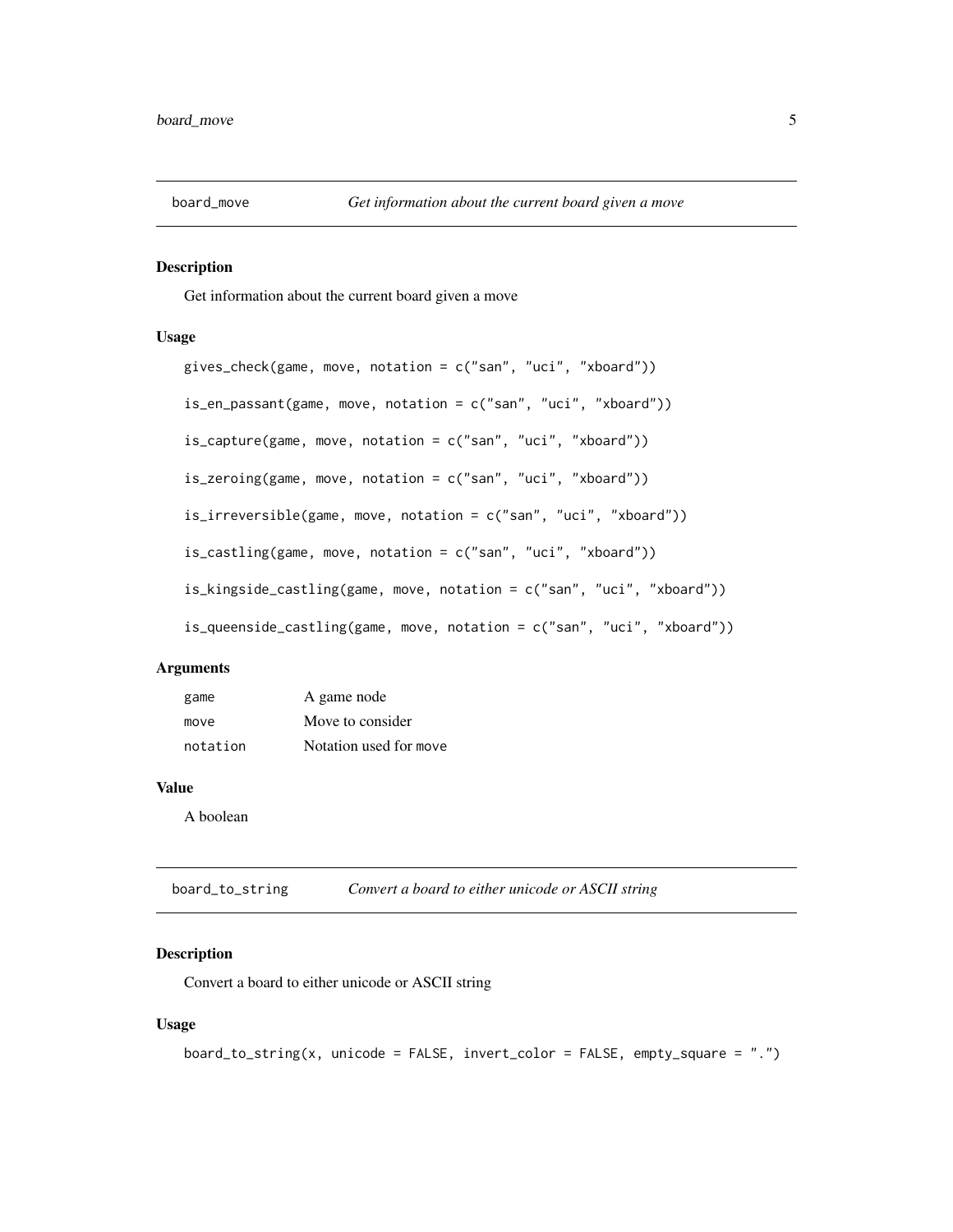6 forward

#### Arguments

| $\mathsf{X}$ | A board                                                       |
|--------------|---------------------------------------------------------------|
| unicode      | Use unicode characters?                                       |
| invert_color | Invert piece color? Useful for white text on dark background. |
| empty_square | Character used for empty square                               |

### Value

A string

<span id="page-5-1"></span>fen *Get FEN representation of board*

# Description

Get FEN representation of board

# Usage

fen(game)

#### Arguments

game A game node

#### Value

A string

forward *Advance in the game tree, playing next move from current branch*

#### Description

Advance in the game tree, playing next move from current branch

#### Usage

forward(game, steps =  $1$ )

#### Arguments

| game  | A game node                            |
|-------|----------------------------------------|
| steps | How many steps (half-turns) to advance |

### Value

<span id="page-5-0"></span>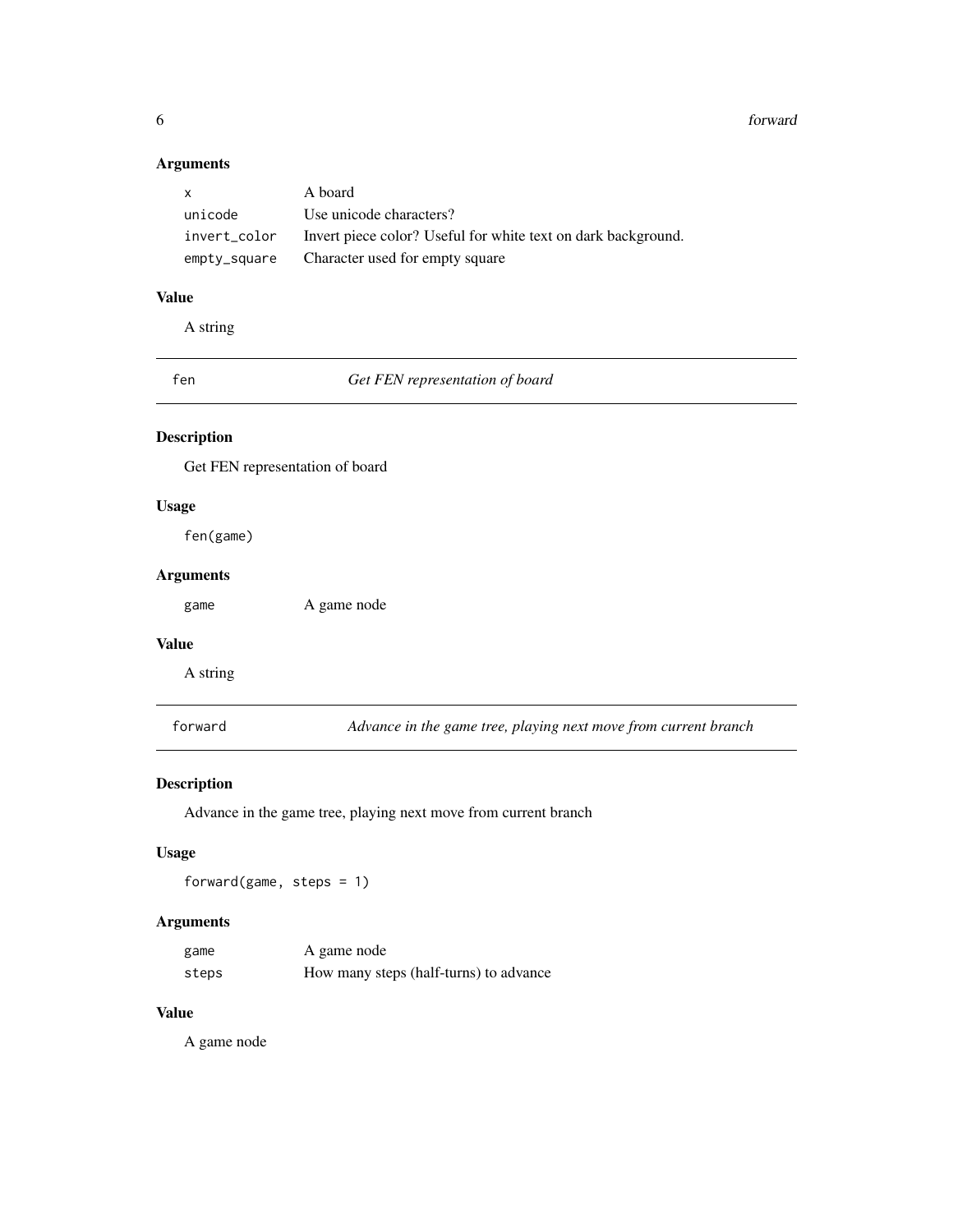<span id="page-6-0"></span>game *Create a new game*

#### Description

A game is a tree with nodes, where each node represents the board after a move and each branch represents a variation of the game (not to be confused with a variant of chess). This tree mirrors the [PGN](https://en.wikipedia.org/wiki/Portable_Game_Notation) of the game.

To explore a game, an object of this class supports [print\(\)](#page-0-0), [plot\(\)](#page-0-0), [str\(\)](#page-0-0), [fen\(\)](#page-5-1), [pgn\(\)](#page-12-1) and more.

#### Usage

game(headers = NULL, fen = NULL)

#### Arguments

| headers | A named list like list ("Header $1" = "Value1", \ldots)$ |
|---------|----------------------------------------------------------|
| fen     | FEN representing the starting position of the board      |

#### Value

A game root node

glyph\_to\_nag *Convert glyph to NAG*

#### Description

Convert glyph to NAG

#### Usage

glyph\_to\_nag(glyph)

#### Arguments

glyph A game node

#### Value

An integer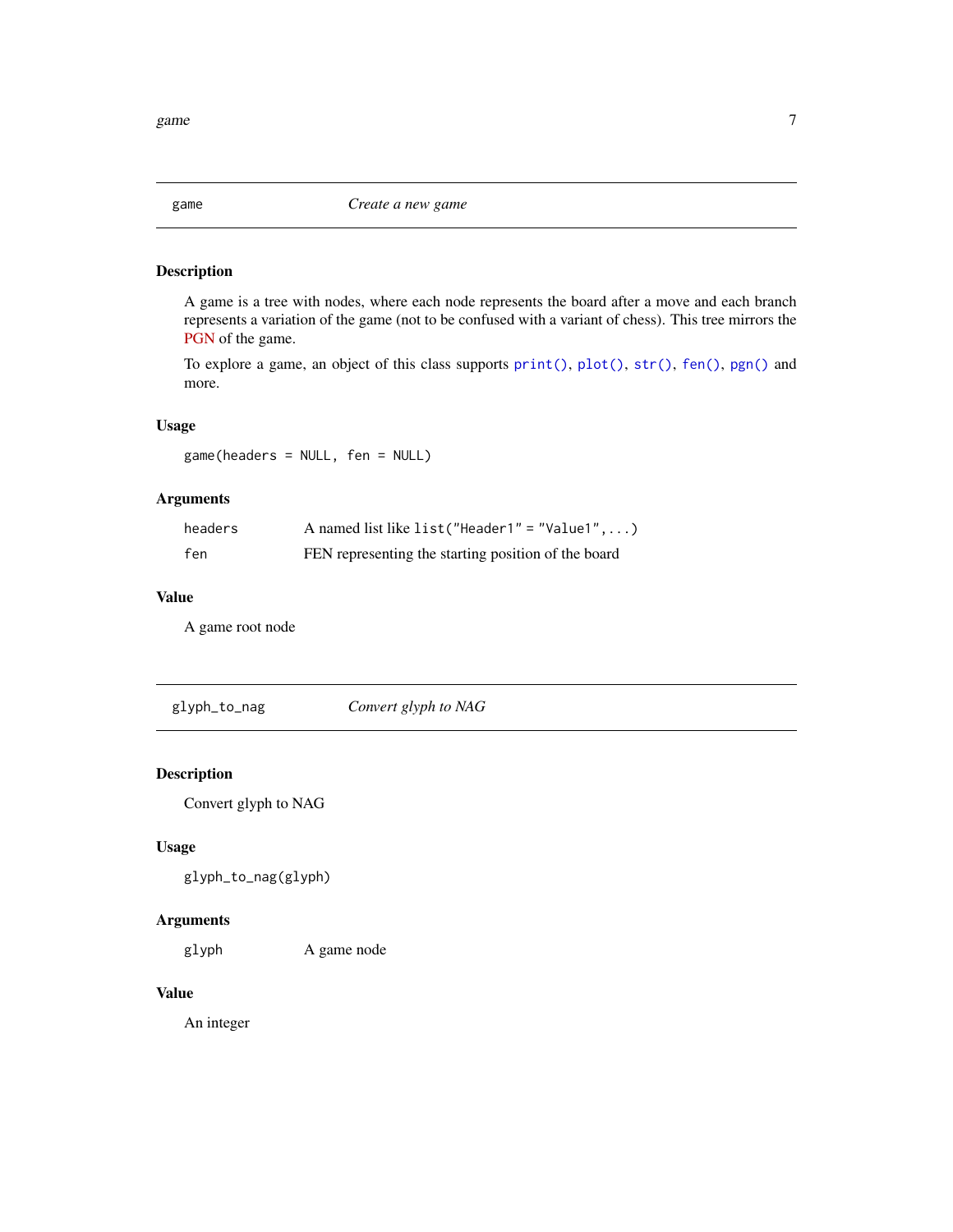<span id="page-7-0"></span>

Get number of half-moves since the last capture or pawn move

#### Usage

halfmove\_clock(game)

#### Arguments

game A game node

#### Value

An integer

install\_chess *Install python-chess*

#### Description

Install the python library used as the backbone of this package. You can pass arguments on to [reticulate::py\\_install\(\)](#page-0-0), but python-chess needs python\_version = "3.8" and pip = TRUE.

#### Usage

```
install\_chess(method = "auto", conda = "auto", ...)
```
#### Arguments

| method               | Installation method                                     |
|----------------------|---------------------------------------------------------|
| conda                | The path to a conda executable                          |
| $\ddot{\phantom{0}}$ | Other arguments passed on to $reticulate::py_install()$ |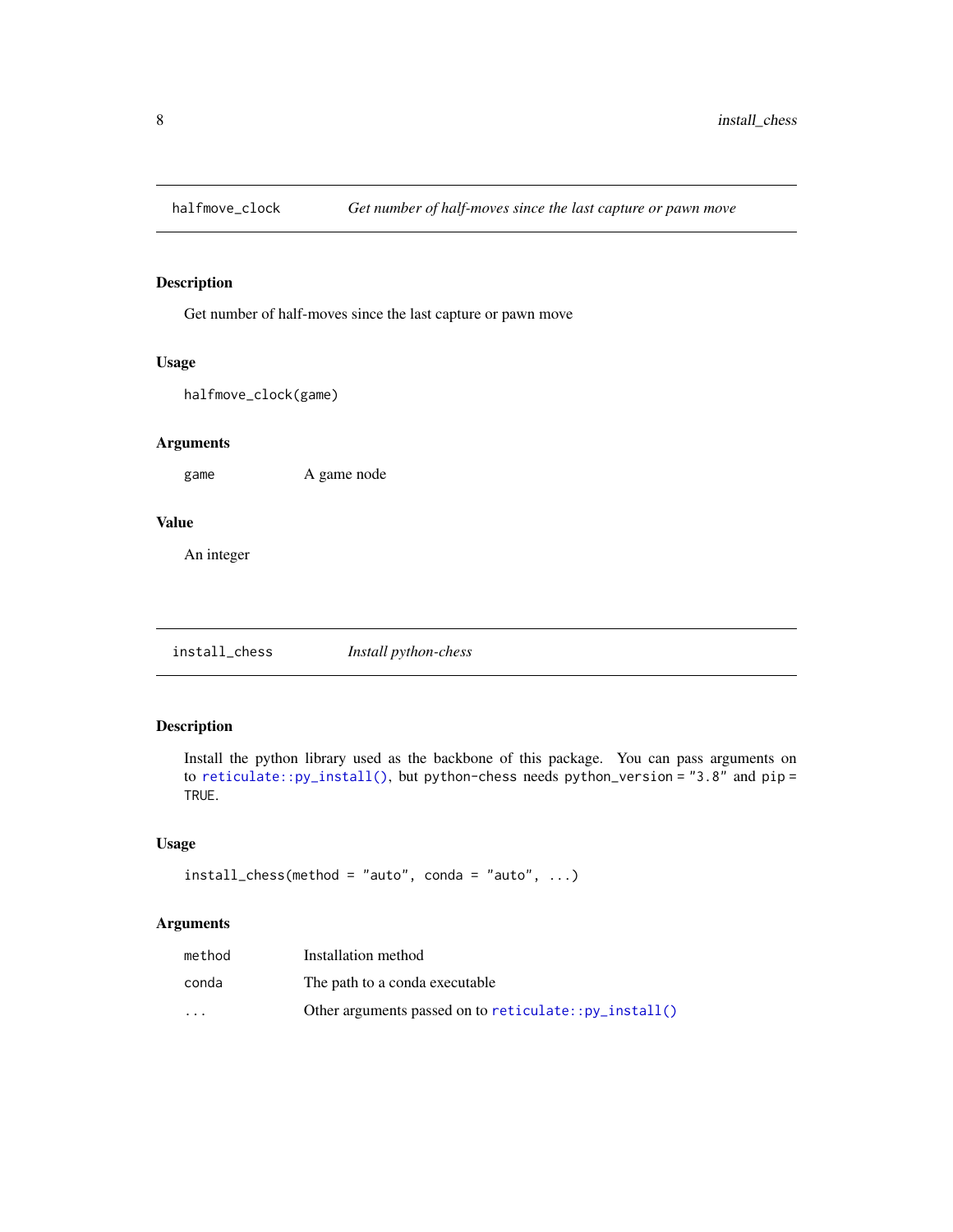<span id="page-8-0"></span>

Branch game with next move

#### Usage

```
line(game, moves, notation = c("san", "uci", "xboard"))
```
#### Arguments

| game     | A game node                                |
|----------|--------------------------------------------|
| moves    | Vector of one or more description of moves |
| notation | Notation used for moves                    |

#### Value

A game node

move *Make moves and create variations*

#### Description

Adding moves to a game works roughly in the same way as PGN. Strings are added as single moves, and lists are added as variations (siblings) to the last move made. After adding moves, the game node returned corresponds to the last move of the mainline. See vignette("chess") for more information.

#### Usage

```
move(game, ..., notation = c("san", "uci", "xboard"))
```
#### Arguments

| game     | A game node                                                                                    |
|----------|------------------------------------------------------------------------------------------------|
| $\cdot$  | Sequence of moves (lists are converted to a variation the same way parentheses<br>work in PGN) |
| notation | Notation used for moves (san, uci, or xboard)                                                  |

#### Value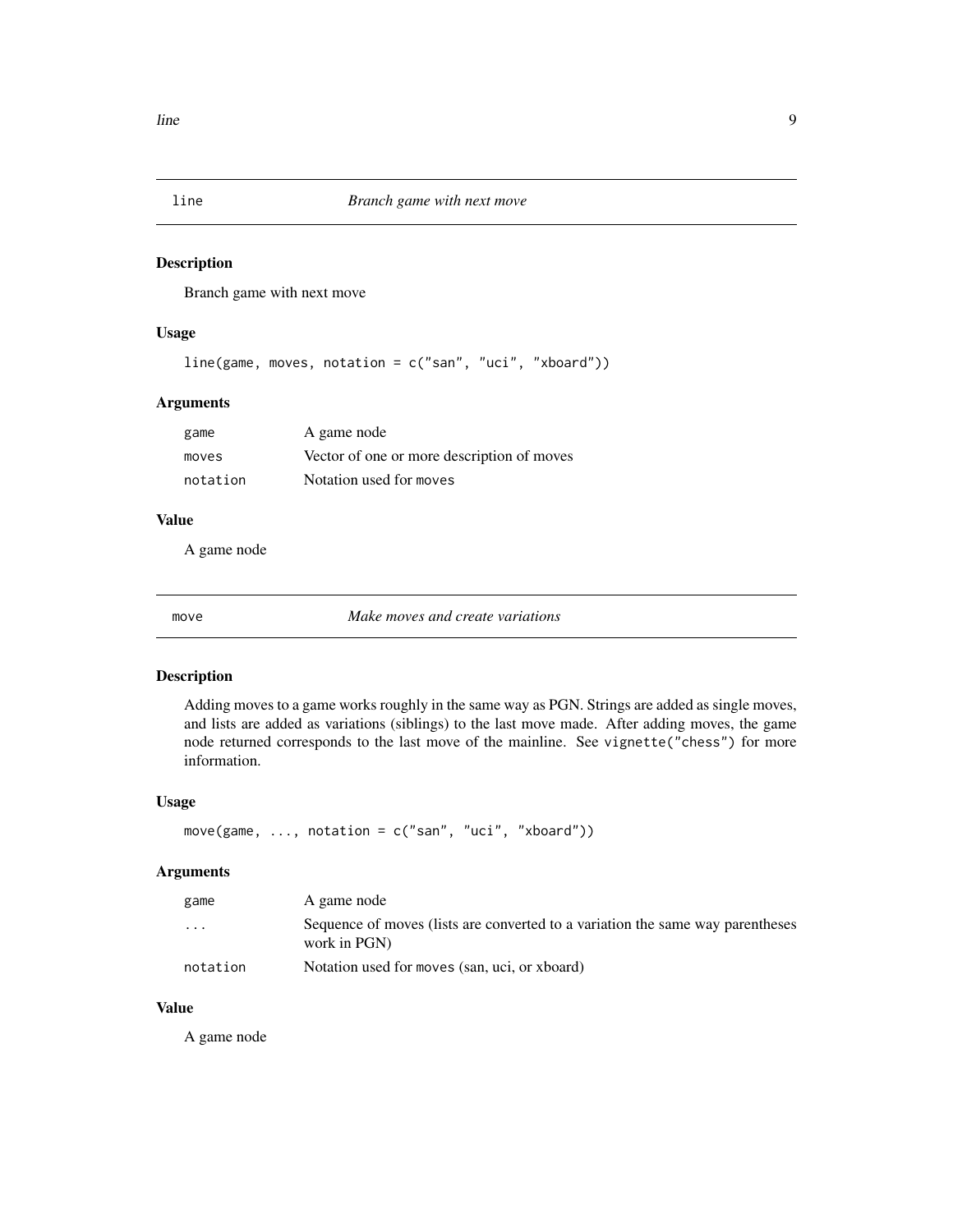<span id="page-9-0"></span>

Get all legal moves available

#### Usage

moves(game)

#### Arguments

game A game node

#### Value

A vector of strings

#### move\_ *Make moves and create variations*

#### Description

Make moves and create variations

#### Usage

```
move_(game, moves, notation = c("san", "uci", "xboard"))
```
#### Arguments

| game     | A game node             |
|----------|-------------------------|
| moves    | List of moves           |
| notation | Notation used for moves |

#### Value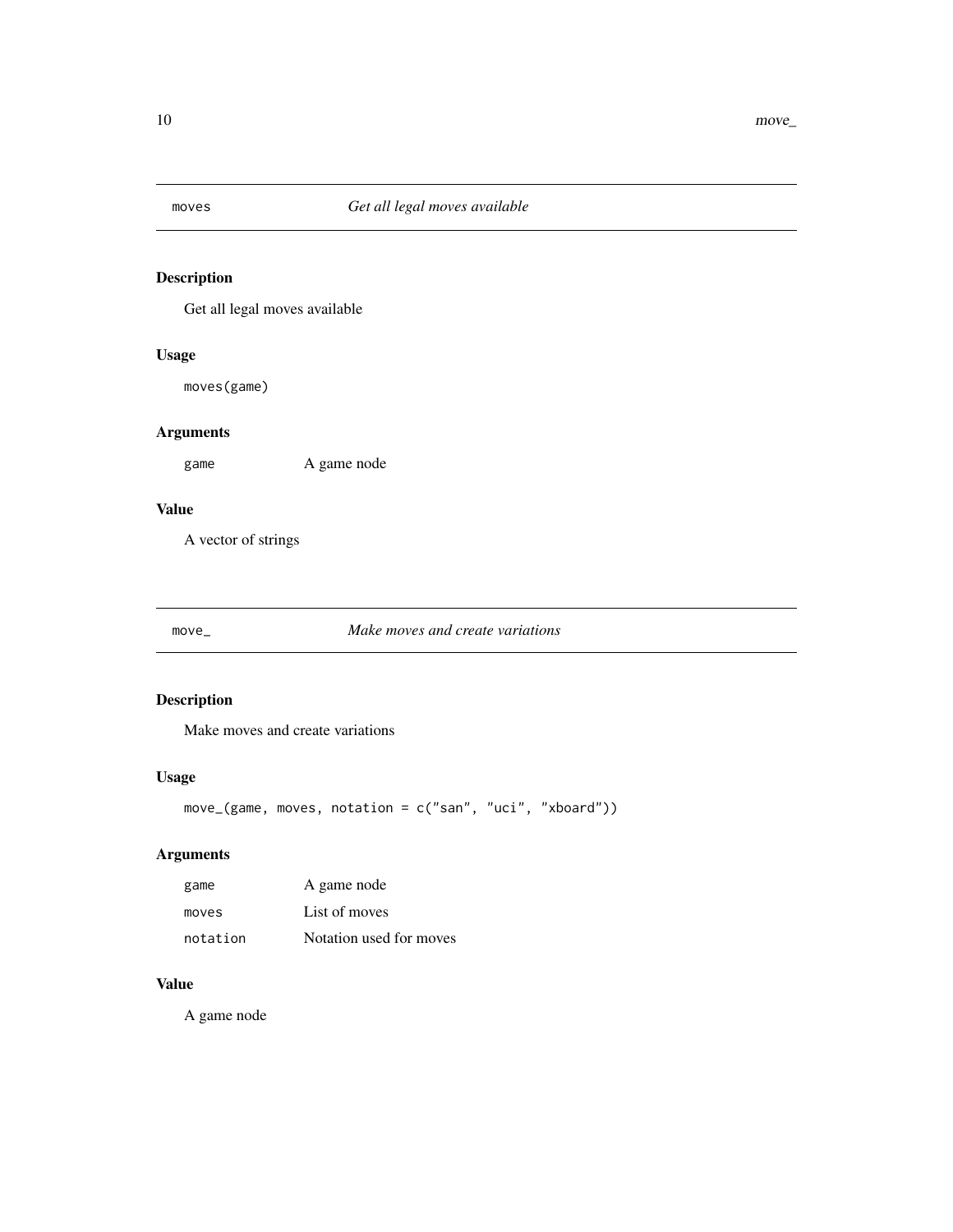<span id="page-10-0"></span>move\_number *Get number of move*

### Description

Get number of move

#### Usage

move\_number(game)

#### Arguments

game A game node

#### Value

An integer

### nag *Parse Numeric Annotation Glyph (NAG) of a move*

# Description

Parse Numeric Annotation Glyph (NAG) of a move

### Usage

nag(game)

#### Arguments

game A game node

# Value

A string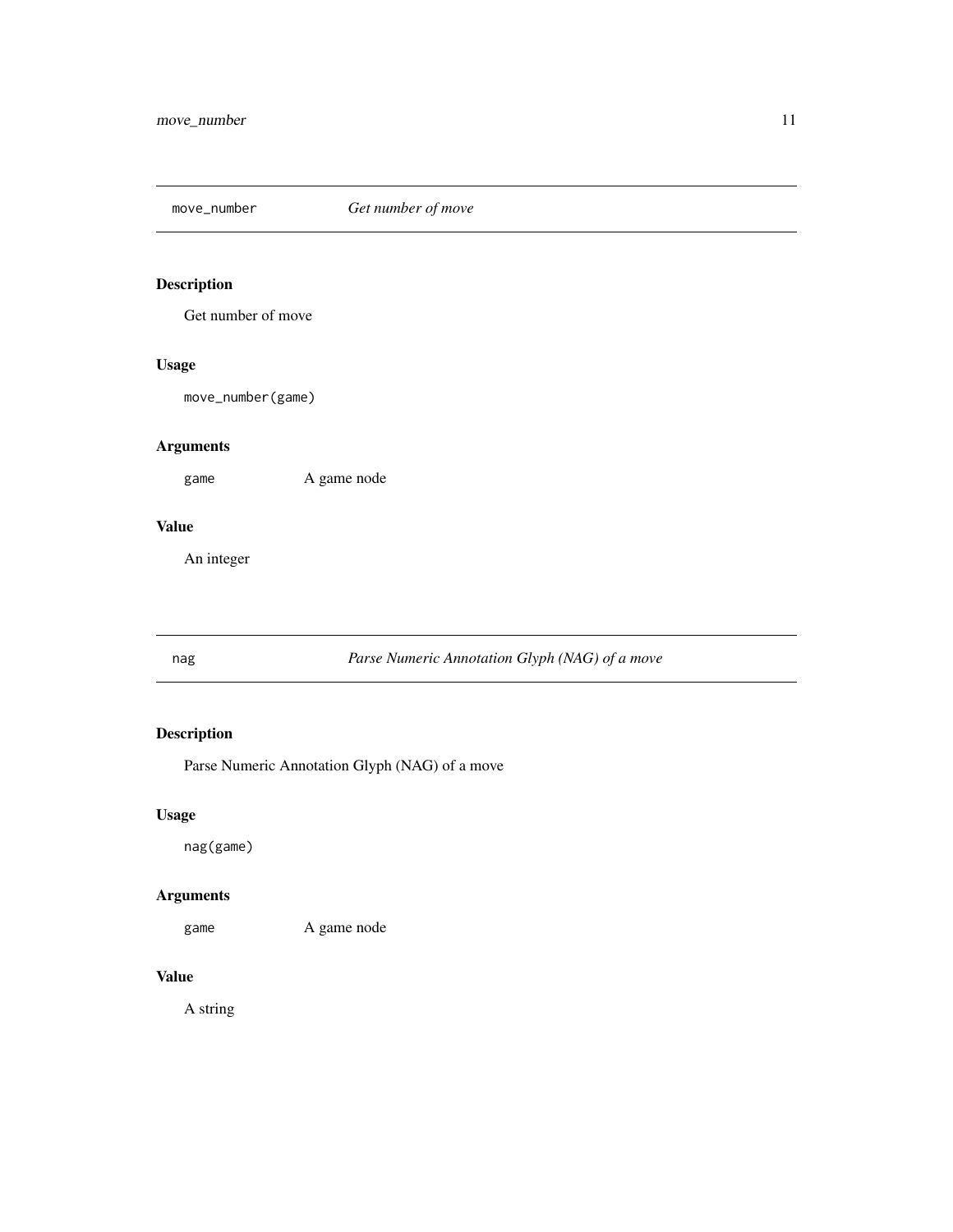<span id="page-11-0"></span>

Get comment for a move

#### Usage

note(game)

#### Arguments

game A game node

#### Value

A string

parse\_move *Parse move in context*

### Description

Parse move in context

#### Usage

```
parse_move(game, moves, notation = c("san", "uci", "xboard"))
```
# Arguments

| game     | A game node            |
|----------|------------------------|
| moves    | A move string          |
| notation | Notation used for move |

#### Value

A move object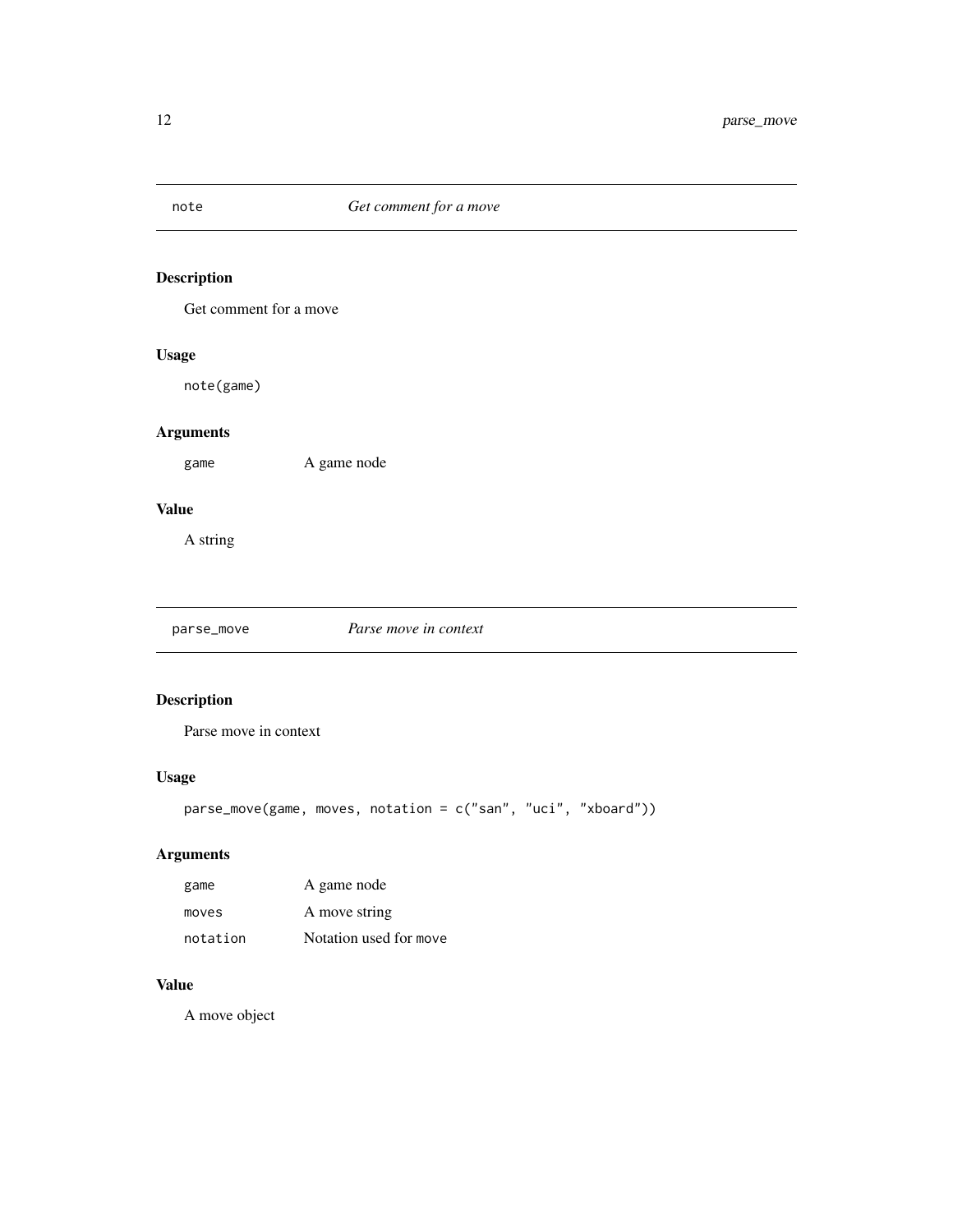<span id="page-12-1"></span><span id="page-12-0"></span>

Get PGN for node of a game

#### Usage

pgn(game)

#### Arguments

game A game node

#### Value

A string

#### play *Move a piece on the board*

# Description

Move a piece on the board

### Usage

```
play(game, moves, notation = c("san", "uci", "xboard"))
```
#### Arguments

| game     | A game node                                |
|----------|--------------------------------------------|
| moves    | Vector of one or more description of moves |
| notation | Notation used for moves                    |

# Value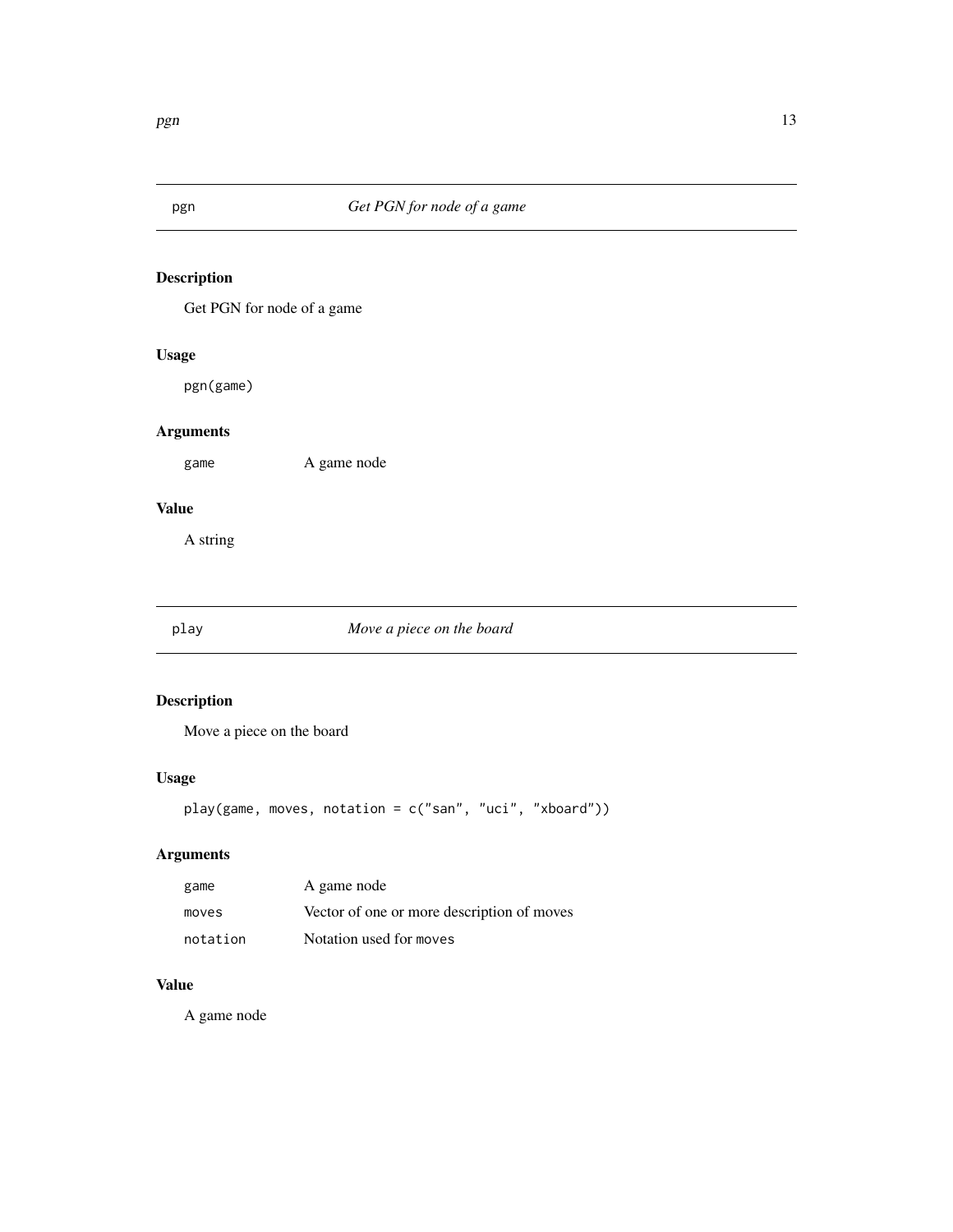<span id="page-13-0"></span>plot.chess.pgn.GameNode

*Plot rendering of the board*

### Description

Plot rendering of the board

### Usage

```
## S3 method for class 'chess.pgn.GameNode'
plot(x, \ldots)
```
### Arguments

| X | A game node |
|---|-------------|
| . | Not used    |

| ply_number | Get number of ply |
|------------|-------------------|
|------------|-------------------|

### Description

Get number of ply

#### Usage

ply\_number(game)

### Arguments

game A game node

#### Value

An integer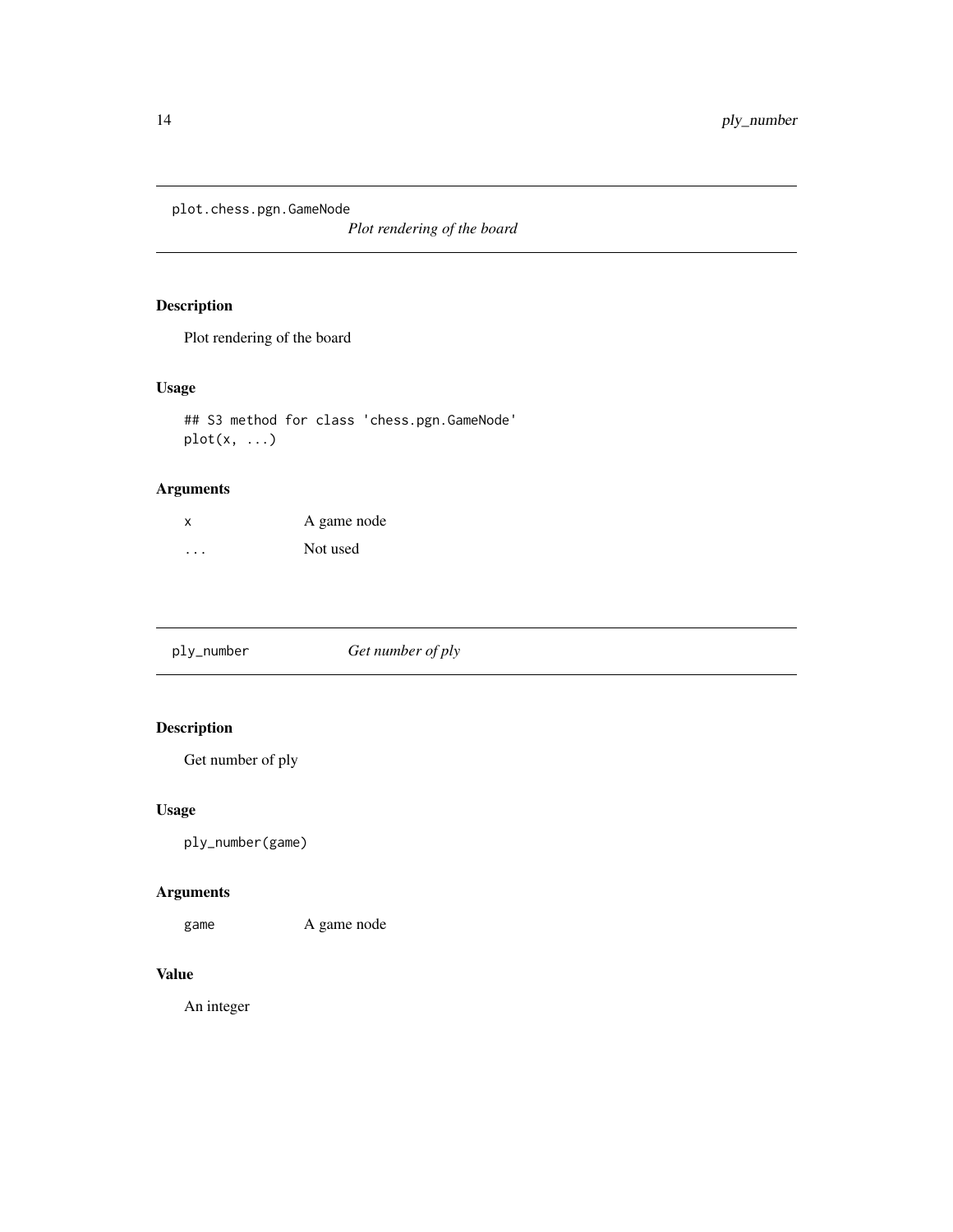<span id="page-14-0"></span>print.chess.Board *Print board*

### Description

Print board

# Usage

```
## S3 method for class 'chess.Board'
print(x, unicode = FALSE, invert\_color = FALSE, empty_square = ".", ...)
```
#### Arguments

| $\mathsf{x}$ | A game board                                                  |
|--------------|---------------------------------------------------------------|
| unicode      | Use unicode characters?                                       |
| invert_color | Invert piece color? Useful for white text on dark background. |
| empty_square | Character used for empty square                               |
|              | Not used                                                      |

print.chess.pgn.GameNode

*Print game node*

#### Description

Print game node

#### Usage

```
## S3 method for class 'chess.pgn.GameNode'
print(x, unicode = FALSE, invert\_color = FALSE, empty_square = ".", ...)
```
#### Arguments

| $\times$     | A game node                                                   |
|--------------|---------------------------------------------------------------|
| unicode      | Use unicode characters?                                       |
| invert_color | Invert piece color? Useful for white text on dark background. |
| empty_square | Character used for empty square                               |
|              | Not used                                                      |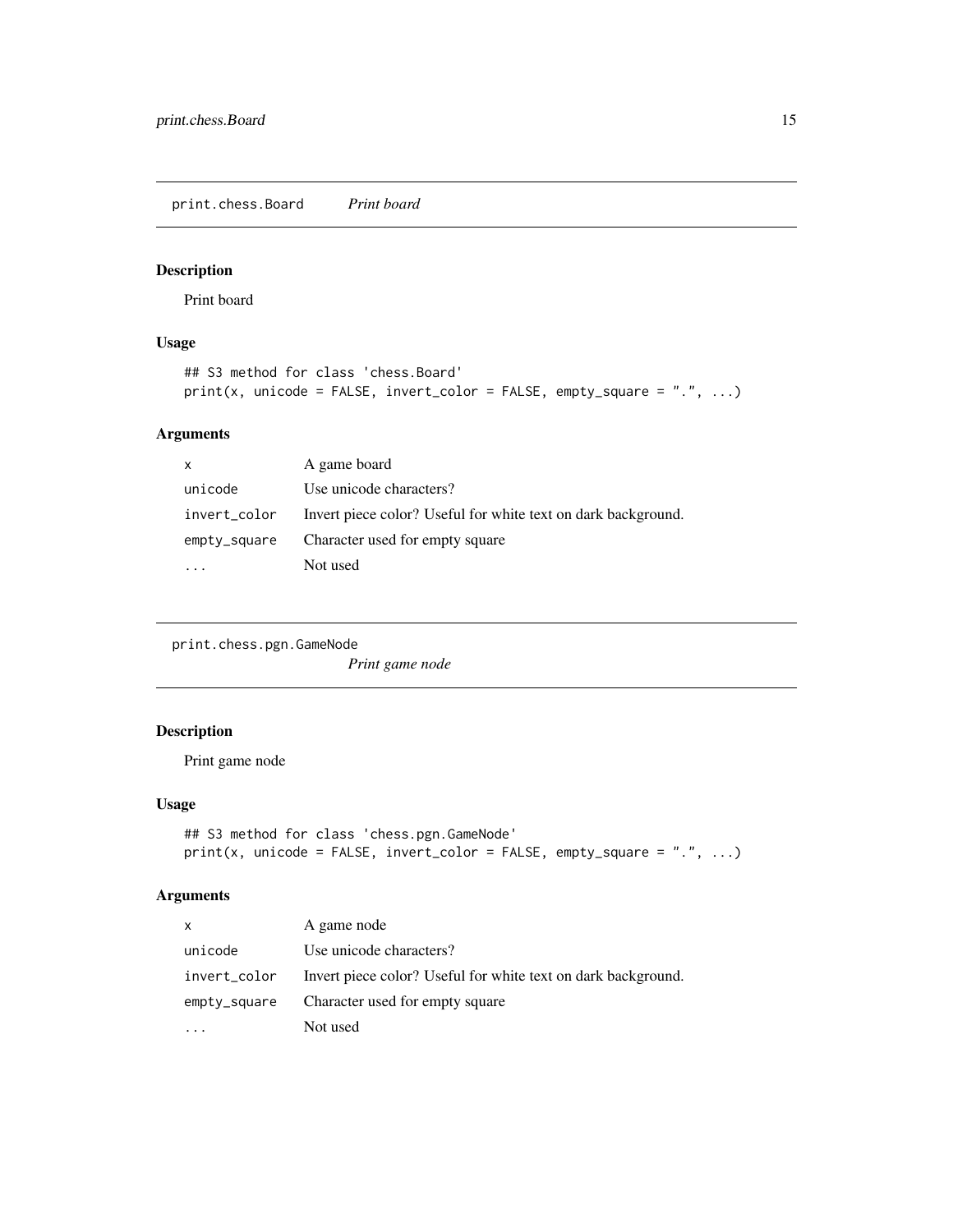<span id="page-15-0"></span>print.chess.pgn.Variations

*Print a list of variations*

#### Description

Print a list of variations

#### Usage

```
## S3 method for class 'chess.pgn.Variations'
print(x, unicode = FALSE, invert\_color = FALSE, empty_square = "." , ...)
```
#### Arguments

| $\mathsf{x}$ | A game node                                                  |
|--------------|--------------------------------------------------------------|
| unicode      | Use unicode characters?                                      |
| invert_color | Invert piece color? Useful for white text on dark background |
| empty_square | Character used for empty square                              |
|              | Not used                                                     |

|  | read_game | Read a game from a PGN |
|--|-----------|------------------------|
|--|-----------|------------------------|

#### Description

Read a .pgn file with one or more annotated games; if there is more than 1 game in the file, a list is returned (which you can access with [[[()]). Some sample .pgn files are included in the package. See vignette("games") for more information.

#### Usage

read\_game(file, n\_max = Inf)

#### Arguments

| file  | File or connection to read from |
|-------|---------------------------------|
| n max | Maximum number of games to read |

#### Value

A game node or list of game nodes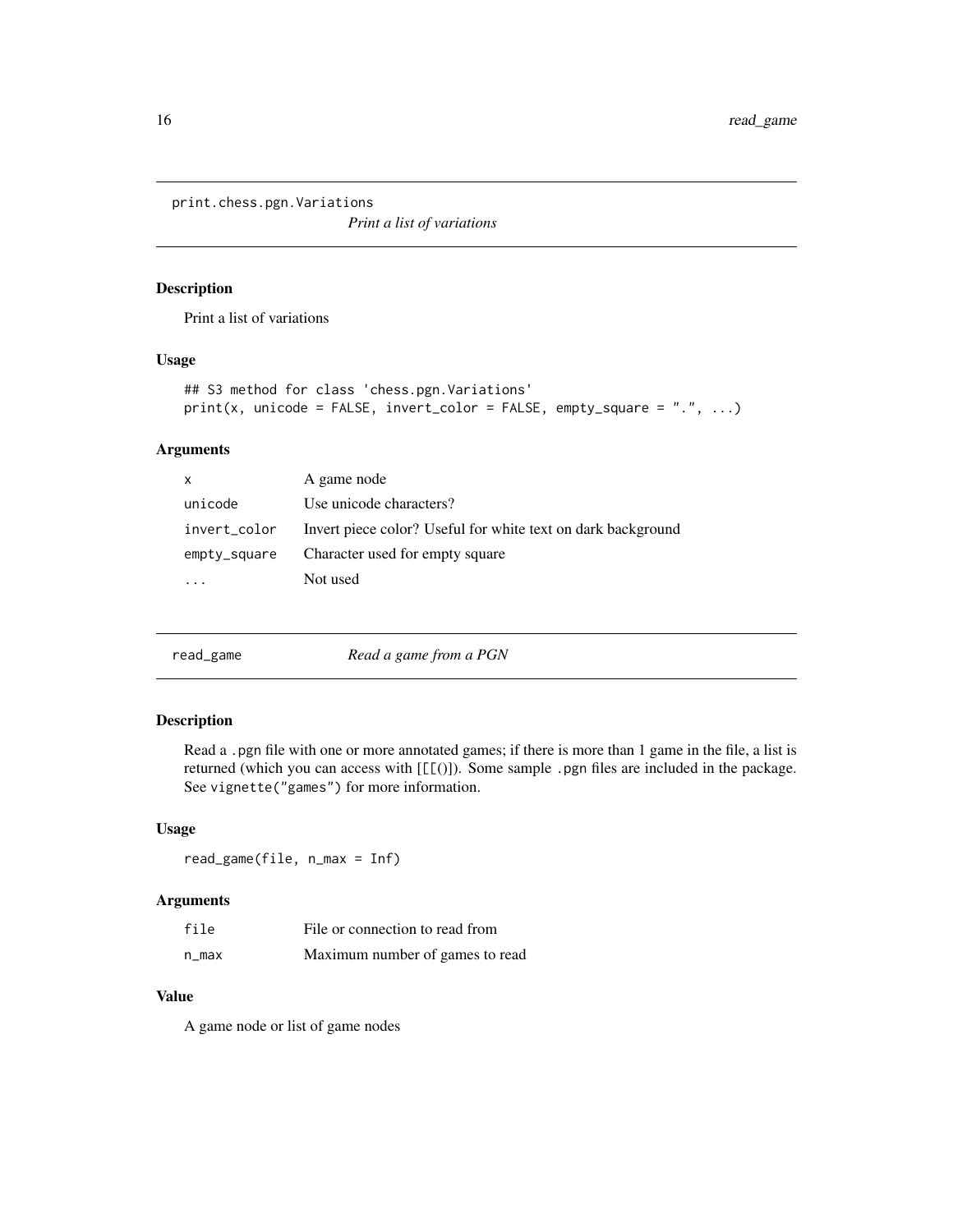<span id="page-16-0"></span>

Get result of the game ("\*" if it hasn't ended)

#### Usage

result(game)

### Arguments

game Any node of a game

#### Value

A string

#### root *Get the root node of a game*

# Description

Get the root node of a game

#### Usage

root(game)

#### Arguments

game A game node

#### Value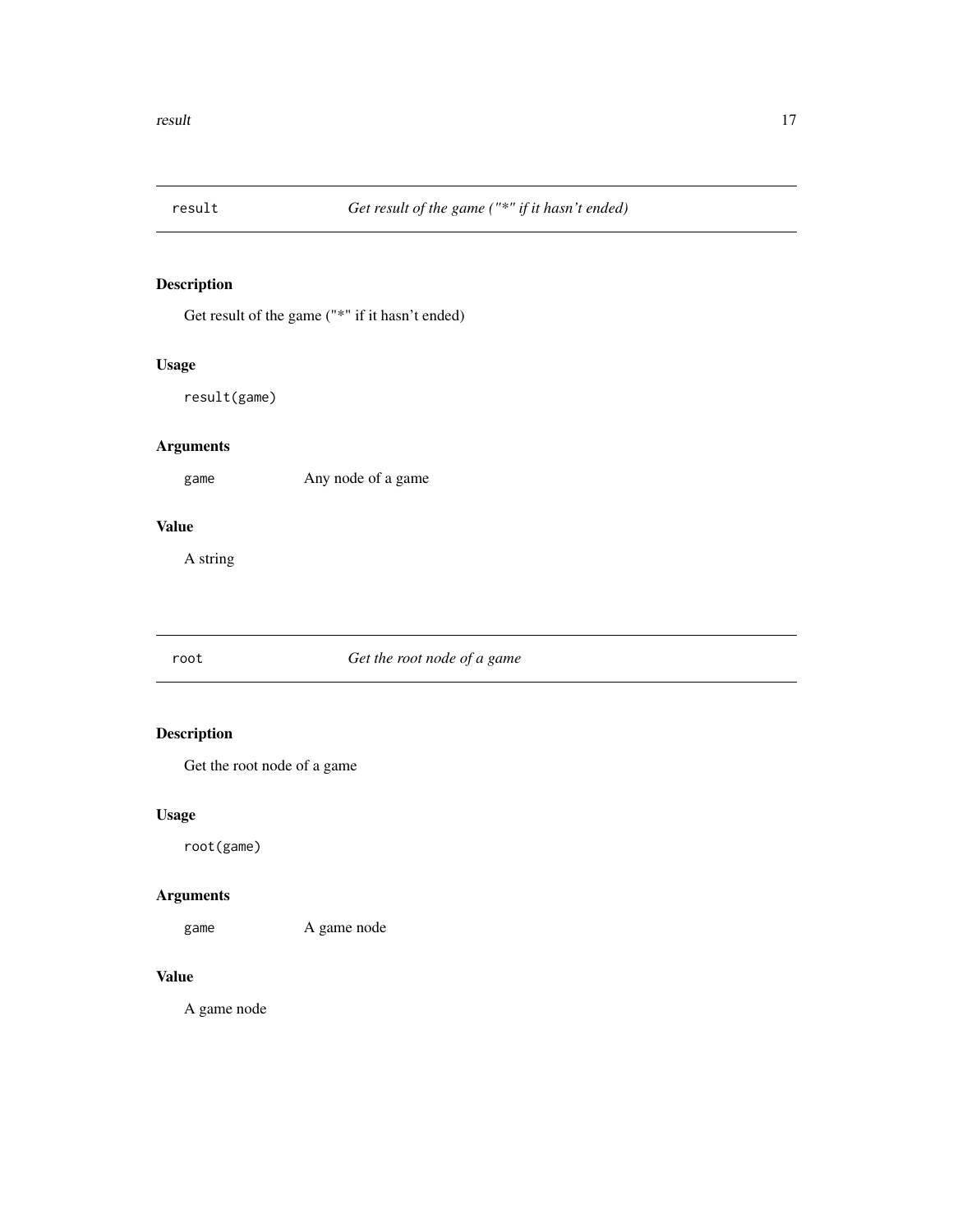<span id="page-17-0"></span>

Get whose turn it is

#### Usage

turn(game)

### Arguments

game A game node

#### Value

A boolean (TRUE is White and FALSE is Black)

# variation *Follow variation of a move, playing its first move*

#### Description

Follow variation of a move, playing its first move

### Usage

variation(game,  $id = 1$ )

### Arguments

| game | A game node                                  |
|------|----------------------------------------------|
| id   | Index of variation (1 is the current branch) |

#### Value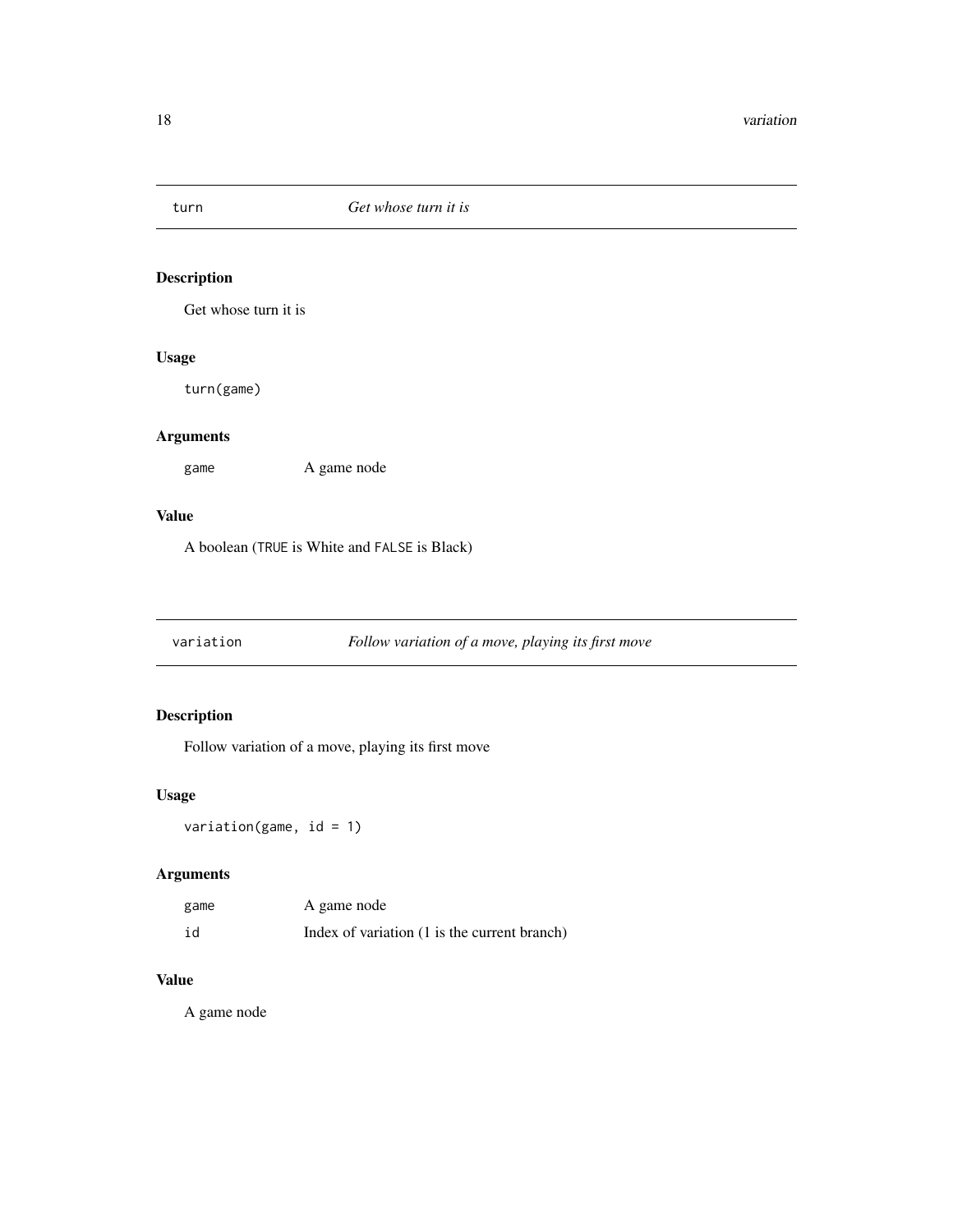<span id="page-18-0"></span>

Get all variations for next move (the children of current node)

### Usage

variations(game)

### Arguments

game A game node

#### Value

A list of games nodes

write\_game *Save a game as an PGN*

#### Description

Save a game as an PGN

#### Usage

write\_game(x, file)

#### Arguments

|      | Any node of a game             |
|------|--------------------------------|
| file | File or connection to write to |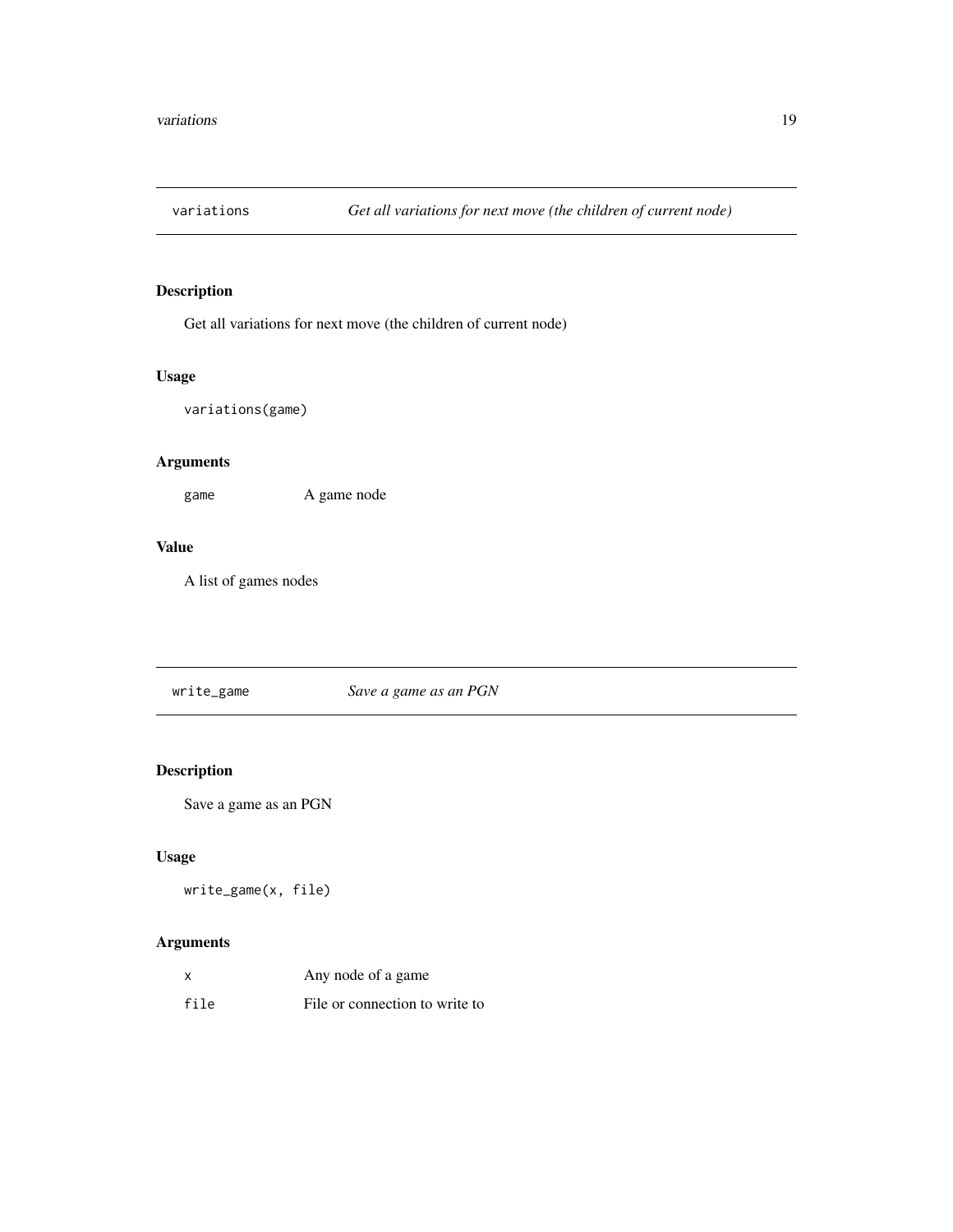<span id="page-19-0"></span>

Save an SVG with rendering of the board

# Usage

write\_svg(x, file)

# Arguments

|      | A game node                    |
|------|--------------------------------|
| file | File or connection to write to |